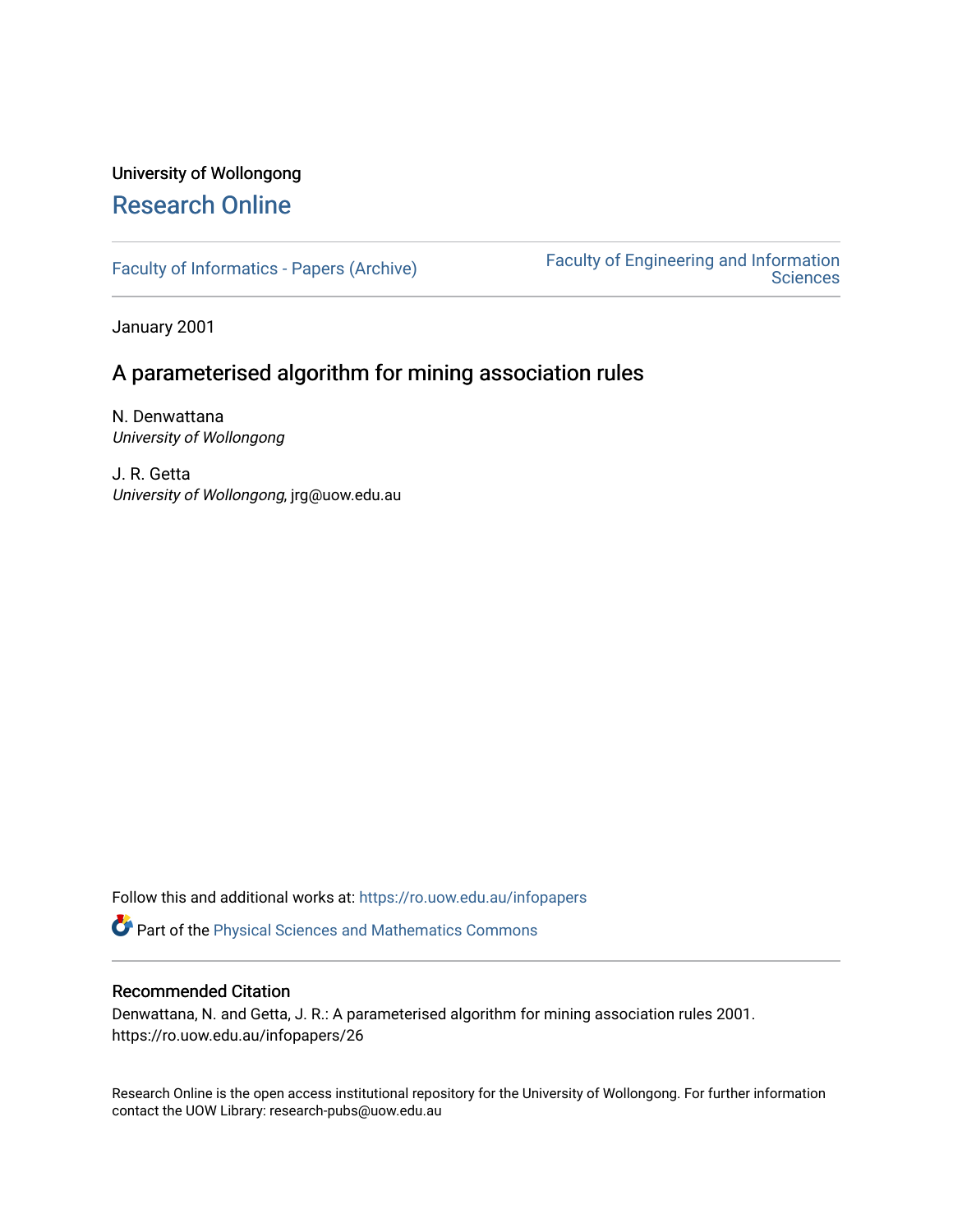# A parameterised algorithm for mining association rules

# **Abstract**

A central part of many algorithms for mining association rules in large data sets is a procedure that finds so called frequent itemsets. This paper proposes a new approach to finding frequent itemsets. The approach reduces a number of passes through an input data set and generalises a number of strategies proposed so far. The idea is to analyse a variable number n of itemset lattice levels in p scans through an input data set. It is shown that for certain values of parameters (n,p) this method provides more flexible utilisation of fast access transient memory and faster elimination of itemsets with low support factor. The paper presents the results of experiments conducted to find how the performance of the association rule mining algorithm depends on the values of parameters (n,p).

# Keywords

data mining, software performance evaluation, very large databases

## **Disciplines**

Physical Sciences and Mathematics

## Publication Details

This article was originally published as: Denwattana, N & Getta JR, A parameterised algorithm for mining association rules, Proceedings of the 12th Australasian Database Conference (ADC 2001), 29 Jan-2 Feb 2001, 45-51. Copyright IEEE 2001.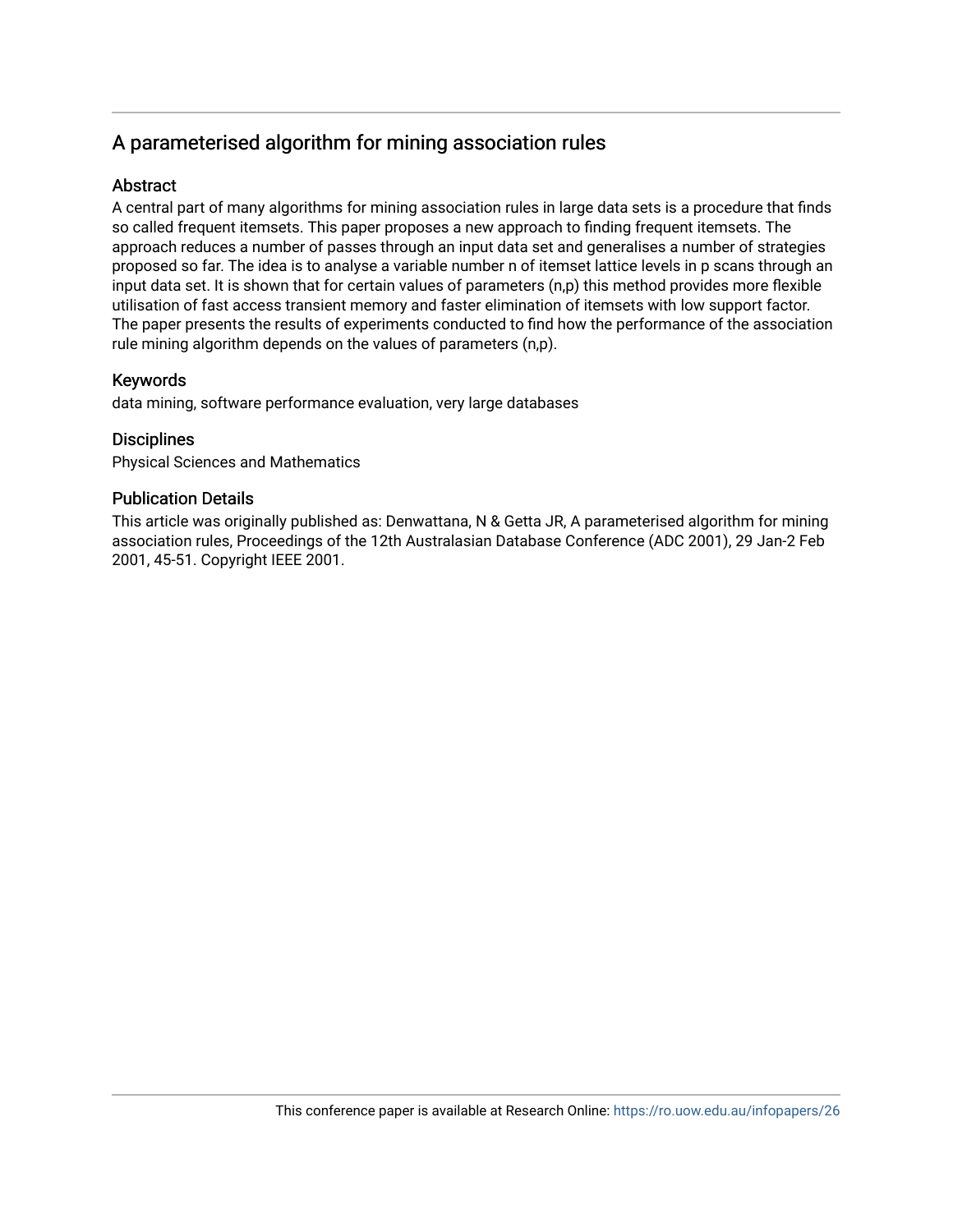## A Parameterised Algorithm for Mining Association Rules

Nuansri Denwattana and Janusz R Getta

School of Information Technology and Computer Science University of Wollongong Australia { nd22,jrg@cs.uow .edu.au}

### **Abstract**

*A central part* of *many algorithms for mining association rules in large data sets is a procedure that finds so called frequent itemsets. This paper proposes a new approach to finding frequent itemsets. The approach reduces a number of passes through an input data set and generalises a number* of *strategies proposed so far. The idea is to analyse a variable number n* of *itemset lattice levels in p scans through an input data set. It is shown that for certain values* of *parameters (n,p) this method provides more flexible utilisation* of *fast access transient memory and faster elimination of itemsets with low support factor. The paper presents the results*  of *experiments conducted to find how performance of association rule mining algorithm depends on the values* of *parameters (n,p).* 

Keywords: Data Mining, Association Rules, Frequent Itemsets, Algorithms

## **1 Introduction**

The algorithms for mining association rules in large data sets attracted a lot of attention in the recent years. The original problem [l] was to find the correlations among the sales of different products from the analysis of large set of supermarket data. Association rule is an implication that determines co-occurrence of the objects in a large set of so called transactions, e.g. customer baskets, collections of measurements, etc. At present, the research works on association rules are motivated by an extensive range of application areas such as banking, manufacturing, health care, and telecommunications. Association rule discovery techniques are used to detect suspicious credit card transactions, money-laundering activities [9] in banking and financial businesses. The same techniques are applied in manufacturing, controlling, and scheduling of technical production processes *[5].* The other application areas include health care [7] and management of telecommunication networks [6].

The discovery of association rules is typically done in two steps [l]. Analysis of experimental data performed in the first step provides a minimal set of objects *(itemsets)* such that frequency of their co-occurrence is above a given threshold *(minimum support).* These itemsets are called as *frequent itemsets.* The second step uses the frequent itemsets to construct the association rules. It has been shown that computational complexity of the problem is buried in the searching for a minimal set of frequent itemsets in the first step. Generation of association rules from frequent itemsets has a linear complexity and it has no impact on the overall performance.

A number of algorithms finding frequent itemsets in large data sets have been already proposed. Majority of them counts one category of itemsets, e.g. all  $k$  element itemsets in one pass through an input data set. For instance, Apriori algorithm **[2]** counts *n* element itemsets in the n-th pass through a data set. All frequent itemsets identified in the  $n$ -th pass are used to generate the hypothetically frequent itemsets *(candidate itemsets)* for verification in the next pass. Frequent itemsets obtained from the  $n$ -th pass and being the subsets of frequent itemsets identified in the next pass are pruned. The process continues until no new frequent itemsets are found. Sampling for frequent itemsets algorithm [10] extracts a random sample from a data set and finds all frequent itemsets there. Next, it tries to verify the results on a complete data set. **A** *top-down* approach [ll] applies the maximum clique generation algorithm to find a *ceiling* of the minimal set of frequent itemsets. Next, the subsets of all frequent itemsets included in a ceiling are counted in each pass through a data set. DIC algorithm **[3]** stops counting itemsets as soon as there is no chance for an itemset to be frequent. Each elim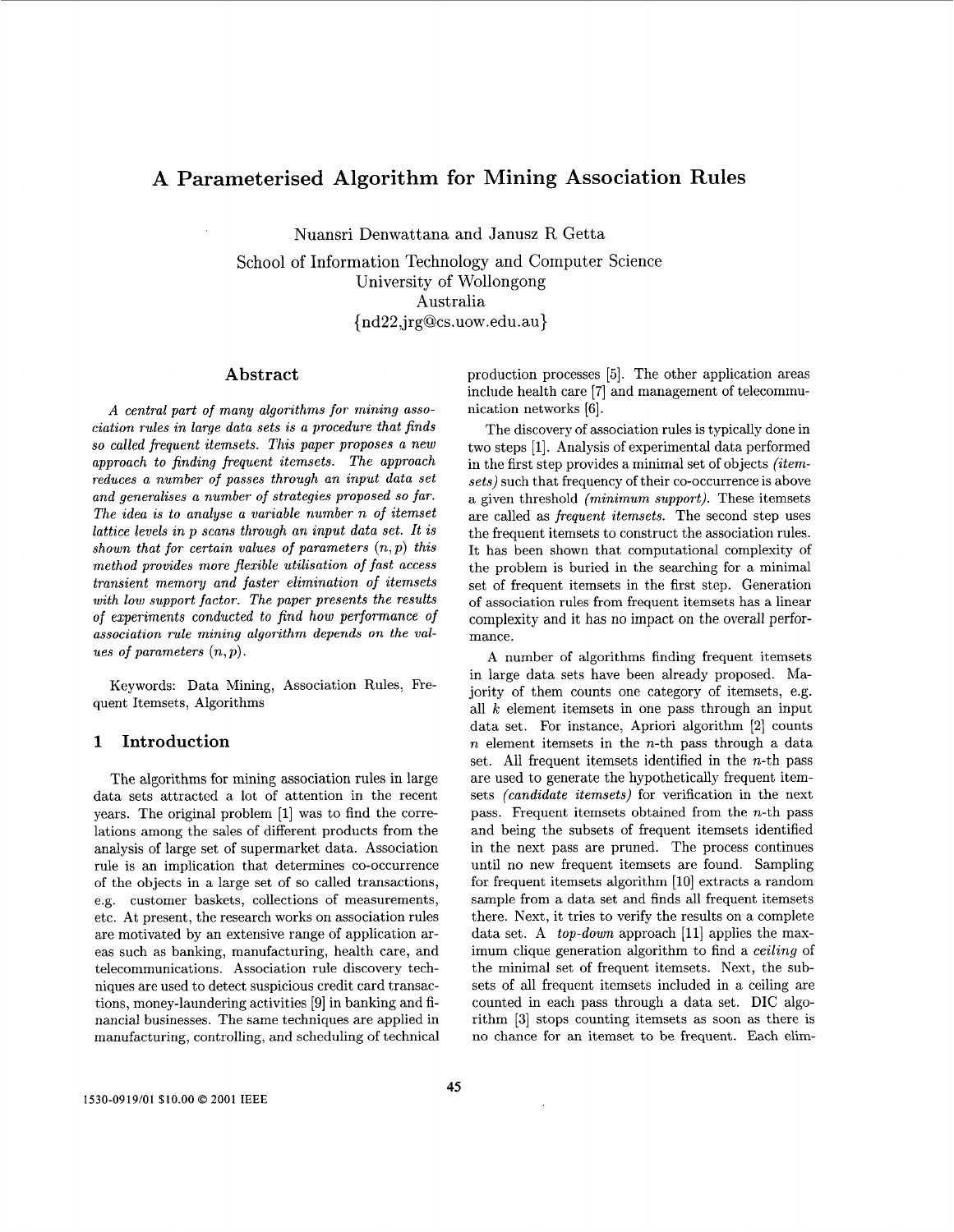inated itemset is immediately replaced with another itemset. A new technique recently proposed in [4] uses FP-tree to store compressed crucial information about frequent itemsets. This technique needs a huge volume of transient memory if a number of frequent itemsets is too large. Partition algorithm [8] transforms an input data set from a horizontal layout to a vertical layout and uses a list intersection technique to identify the frequent itemsets.

An approach presented in this paper considers a hypothetical *perfect algorithm* capable of guessing and verifying all frequent itemsets in one scan through an input data set. An input to the perfect algorithm is a set of frequent and non-frequent itemsets called as a *perfect guess.* A perfect guess includes both frequent and non-frequent itemsets because for each frequent itemset found we have to show that none of its supersets is frequent. For example, if a set of all items is  $\{A, B, C\}$  and  $\{A\}$ ,  $\{B\}$ ,  $\{C\}$ ,  $\{A, B\}$  are frequent itemsets then to verify that  $\{\{A, B\}, \{C\}\}\$ is the minimal set of frequent itemsets we have to check in a data set that  $\{A, B\}$ ,  $\{C\}$  are frequent and that  $\{A, C\}$ , *{B,* C} are not frequent. As the result a perfect guess consists of the candidate itemsets from many levels of itemset lattice. The quality of association rule mining algorithms is determined by two factors. The first one is a number of passes through an input data set. The other one is a number of comparisons of candidate itemsets with input transactions in order to find which candidate itemsets should be counted. The perfect algorithm minimises both parameters. It needs to read an input data set only once and it needs to perform the smallest number of comparisons to verify a perfect guess. For instance, elimination of any candidate itemset in order to reduce a number of comparisons results with a different solution.

We are aware that implementation of the *perfect algorithm* is unrealistic because probability of making a correct guess in a large data set is very low. Our idea is to treat a concept of perfect algorithm in a way similar to how a concept of "absolute zero temperature" is treated in physics. It is going to be the ultimate goal, i.e. a point which cannot be achieved and in the same moment a point that can be used to measure the quality of the realistic algorithms.

One of the objectives is to construct an algorithm that makes a *good guess,* i.e. a guess that is not perfect and in the same moment it does not contain too many errors. To make a good guess we need to get some information about the properties of an input data set. It leads to a strategy where a data set is read once, the statistics are collected and used to guess all  $2,3,\ldots,n-th$  element candidate itemsets. Next, a

guessed set of candidate itemsets is minimised and extended by a minimal set of non-frequent itemsets that have to be tested to prove its correctness. At the end an input data set is scanned for the second time to verify a guess. Due to a fact that initial guess is not perfect some of the items that suppose to be frequent appear not to be frequent and vice versa. A set of mistakes detected during verification is used to generate a new set of candidate itemsets that should be verified again. The third scan through a data sets eliminates all mistakes and provides the final solution for a range of  $2, 3, \ldots, n - th$  element itemsets. Then, the same procedure is repeated for the next range of itemsets. To implement such an algorithm we need a procedure capable of guessing frequent itemsets from the statistics collected in the first scan of input data set. To our best knowledge none of the algorithms proposed so far has such properties.

A problem with the approach sketched above is that we make more errors in guessing of itemsets that contain more items. This is because the errors done at the lower levels of itemset lattice multiple themselves very fast at the higher levels. A number of error has an important impact on performance because each of them requires the additional comparisons of candidate itemsets with transactions from an input data set. These observations lead to a parameterised version of the algorithm. In order to decrease a number of errors at the higher levels, we parameterise a range of itemsets for which a guess is done. On the other hand, smaller guessing range increases a number of passes through an input data set. The parameterised *(n,p)* algorithm finds all frequent itemsets from a range of *n* levels in itemset lattice in *p* passes  $(n \geq p)$  through an input data set. **A** classical Apriori algorithm is a special case of  $(n, p)$  algorithm where  $n = p = 1$ , i.e. the candidate itemsets from one level of itemset lattice are verified in one pass. An interesting question is what combinations of *n* and *p* values provide the best performance. Intuitions are such that as a ratio *n/p* increases we have to perform more unnecessary comparisons of candidate itemsets with transactions from an input data set. On the other hand, if ratio  $n/p$  decreases then we perform less unnecessary comparisons and in the same moment we read an input data set more frequently.

The rest of this paper is organised as follows. A detail of *(n, p)* algorithm, including guessing, verifying procedures, and an example, is given in Section **2.** Experiments of  $(n, p)$  algorithm is demonstrated in Section **3.** A summary and a discussion of future research are provided in Section **4.**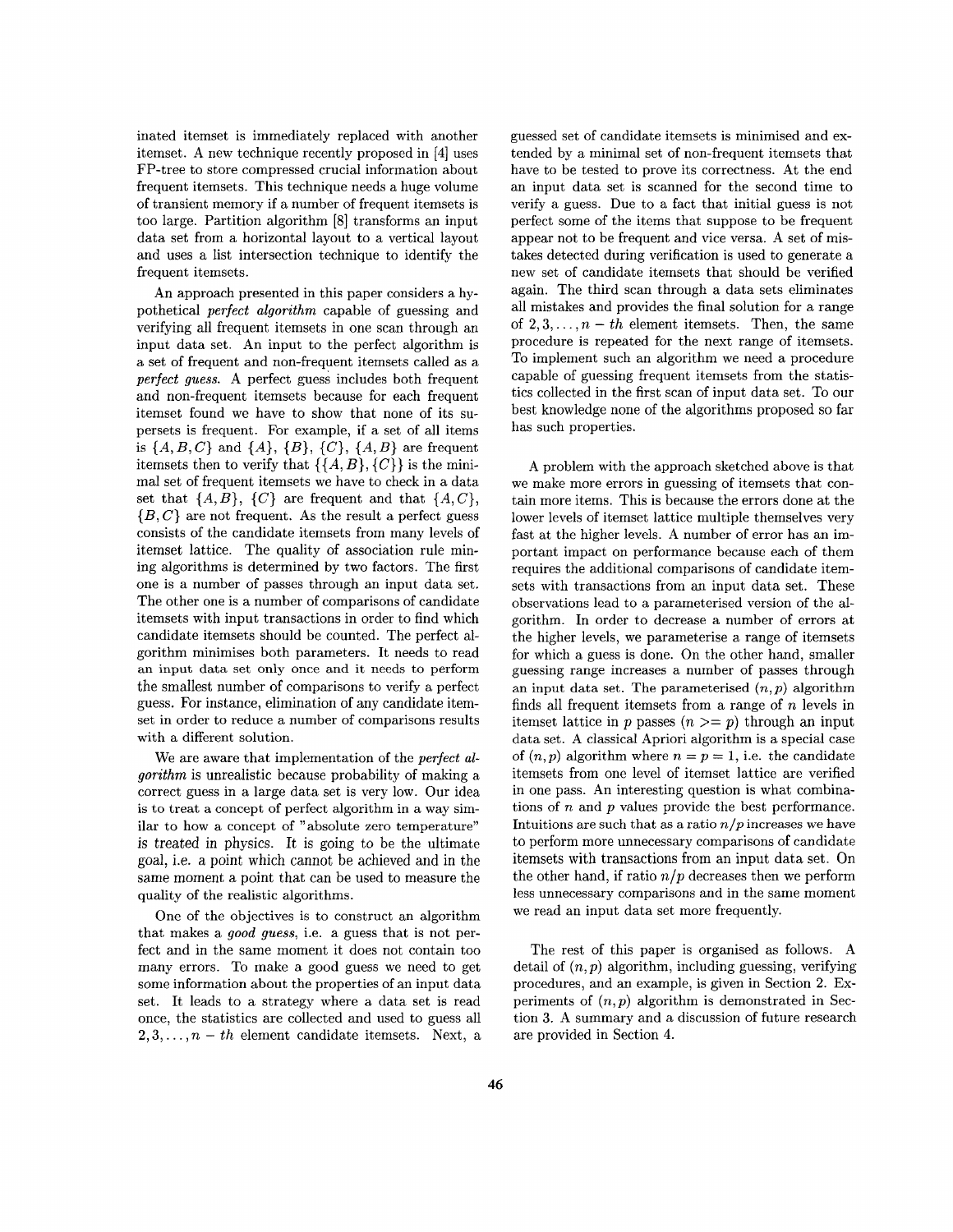#### **2 Finding frequent itemsets**

This section presents a parameterised *(n, p)* algorithm for mining frequent itemsets. It also contains the description of guessing and verification of candidate itemsets.

### **2.1 Problem description**

Let  $I = \{i_1, i_2, \ldots, i_m\}$  be a set of literals, called *items.* Let D be a set of transactions, where each transaction  $t \in D$  consists of transaction identifier *tid* and set of items  $I_t \subseteq I$ . We assume that the items are kept ordered within each transaction. We call an itemset that contains *k* items as k-itemset.

Association rule is an expression  $X \Rightarrow Y$  where X, *Y* are itemsets and  $X, Y \subseteq I$  and  $X \cap Y = \emptyset$ . The *support* for an itemset is defined as a fraction of all transactions that includes  $X \cup Y$ . The *confidence* of a rule  $X \Rightarrow Y$  is defined as  $(X \cup Y)/X$ . We accept a rule  $X \Rightarrow Y$  as true if its confidence exceeds a given threshold value.

**A** *candidate itemset* is an itemset selected for verification of its support in a data set. An itemset is *a positive candidate itemset* when it is assumed (guessed) to be frequent. Otherwise, it is called as *a negative candidate itemset.* Both positive and negative candidate itemsets are verified in single pass through a data set. **A** candidate itemset becomes a *frequent itemset*  when verification shows its support level above a given threshold value. *A remaining candidate itemsets* is candidates verified in another scan.

In the rest of the paper candidate k-itemsets are denoted by  $C_k$ , positive (negative) candidate k-itemsets are denoted  $C_k^+$   $(C_k^-)$ , remaining candidates are denoted by  $C_k^r$ , and frequent k-itemsets are denoted by  $L_k$ .

#### **2.2 The algorithm**

The algorithm starts from an initial pass through an input data set in order to find all frequent 1-itemsets  $(L_1)$  and to collect the statistics of the total number of 1-, **2-,** . . . , n-element transactions that contain the elements from  $L_1$ . The statistics are stored in table **T,** e.g. see Table 1. Then, the initial value of current level *k* is set to 2 and initial result is set to  $L_1$ . If  $L_{k-1}$  is not empty, a procedure **guess\_candidates** is called to guess the candidate itemsets from the next *n* levels. The procedure returns a set **C** of positive and negative candidate itemsets. The elements of **C** are verified in an input data set by a procedure **verify-candidates.** The procedure finds all errors done by **guess-candidates** in one pass through an input data set. Then, it corrects the errors and finds the solution for levels from  $k$  to  $k + n - 1$  in the second pass through the data set. A minimal set of frequent frequent itemsets found is added to the result set. The value of *k* is then increased by *n.* These steps are repeated until  $L_{(k-1)}$  is empty. A pseudo-code of the algorithm is given below

 $n := number of lattice levels traversed at a time;$  $sup := minimum support;$ Results :=  $\emptyset$ ; generate *L1;*  generate statistics table *T;*  Result := Result  $\cup L_1$ ;  $k := 2$ : while  $L_{k-1} \neq \emptyset$  do guess\_candidates $(T, L_{k-1}, t_f, t_t, n, k, C);$ **verify-candidates(C,** sup, n, k); Result := Result  $\cup \{L_k, L_{k+1}, \ldots, L_{k+n-1}\};$  $k := k + n$ : end;

#### **2.3 Guessing candidate itemsets**

The procedure **guess-candidates** finds all candidate itemsets from a range of levels from  $k$  to  $k + n - 1$ that accordingly to our guessing method would verify as frequent itemsets. The procedure takes on input statistics table *T,* frequency thresholds *(tp),* m-element transaction threshold  $(t_t)$ , set  $L_{k-1}$  of frequent itemsets, level *k* it starts from, and number *n* of levels to be considered.

Guessing starts at level *k.* The procedure uses **apriori-gen** function proposed in *[2]* to generate a set *Ck*  of candidate k-itemsets from  $L_{k-1}$ . Then, it uses the statistics from table *T* to decide which candidate itemsets in  $C_k$  are positive  $(C_k^+)$  and which one are negative  $(C_k^-)$ . A frequency threshold is applied to all transactions that consists of *k* or more elements. The output of this step is a set of single items whose frequencies satisfy the frequency threshold. If any itemsets in  $C_k$ are subset of the output set, then we put them into a set of positive candidate k-itemsets. We repeat this step until it reaches transaction length *m.* Finally, if there are any k-itemsets in  $C_k$  which are not in a set of positive candidate k-itemsets then they are appended to a set of negative candidate k-itemsets.

In the next step **apriorigen** is applied to  $C_k^+$  to form set of  $C_{(k+1)}$ . This time we consider from  $(k+1)$ element to m-element transactions. The sets of  $C_{(k+1)}^+$ and  $C_{(k+1)}^-$ , are then generated. Next,  $C_{(k+1)}^+$  is used to form  $C_{(k+2)}$ . This procedure is repeated until we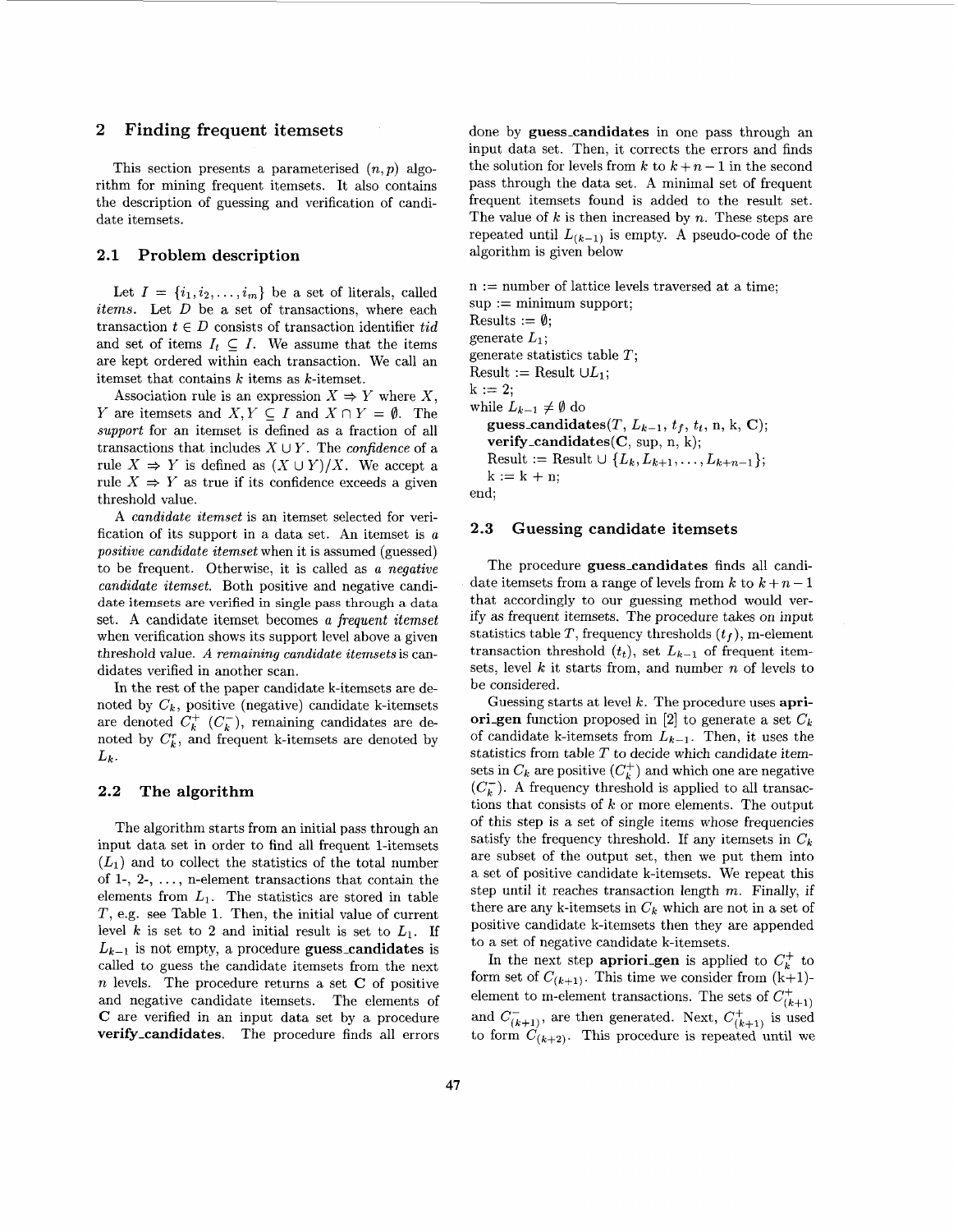reach level  $(k + n - 1)$ . Finally, all subsets of itemsets in  $C^+_{(k+n-1)}$  at lower levels are pruned.

For example, assume that procedure **guess-candidates** is called with the following parameters: item frequency threshold equals to SO%, m-element transaction threshold equals to five (5-element transaction), number of levels to traverse equals to three, starting level equals to two, and table statistics table *T* as follows.

|                                                | freq. according to tr. length |                                                                      |                                              |            |  |  |  |  |
|------------------------------------------------|-------------------------------|----------------------------------------------------------------------|----------------------------------------------|------------|--|--|--|--|
| Item                                           | $3$ els.                      | 4 els.                                                               | $5$ els.                                     | Total freq |  |  |  |  |
|                                                | 3                             | 2                                                                    | 2                                            |            |  |  |  |  |
| в                                              |                               | 2                                                                    | 3                                            |            |  |  |  |  |
| С                                              | 3                             | 2                                                                    | 3                                            | u          |  |  |  |  |
| D                                              |                               |                                                                      |                                              | 3          |  |  |  |  |
| Е                                              | 3                             |                                                                      | 3                                            |            |  |  |  |  |
| F                                              |                               |                                                                      | 3                                            |            |  |  |  |  |
| no. of                                         |                               |                                                                      |                                              |            |  |  |  |  |
| m-els trs.<br>$\overline{m}$ ii $\overline{a}$ | 5                             | 2<br>$\mathbf{1}$ and $\mathbf{1}$ and $\mathbf{1}$ and $\mathbf{1}$ | 3<br>$\cdot$ $\cdot$ $\cdot$ $\cdot$ $\cdot$ | 10<br>帀    |  |  |  |  |

**Table 1:** Sample statistics in table 7

Suppose we are at level *k,* and the *apriori-gen*  function, generated  $C_k = \{AB, AC, AD, AE, AF, BC,$ *BD, BE, BF, CD, CE, CF, DE, DF, EF*} As there is no k-element transactions in table 1, we consider  $(k+1)$ -element transaction. 80% of the total number of  $(k+1)$ -transactions, i.e. five, is four. The output set of single items whose frequencies satisfy the frequency threshold is  ${B}$ . Consequently, there is no itemsets in *Ck* which is subset of this set. Next, applying the frequency threshold to transaction length 4, and this time the output set is *{ABC}.* As there are some itemsets in  $C_k$  are subset of  $\{ABC\}$ , they are put into a set of positive candidates. We repeat this step in the transaction length 5. Finally, set of  $C_k^+$  and  $C_k^-$  are as follows:

 $C_k^+ = \{AB, AC, AE, AF, BC, BE, BF, CE, CF, EF\}$  $C_k^{\sim} = \{AD, BD, CD, DE, DF\}$ 

We use two thresholds to guess the candidate itemsets: item's frequency threshold and m-element transaction threshold. The accuracy of candidate guessing is determined by both of them. If a value of item's frequency threshold is high then accuracy of candidate guessing will be high as well. However, we will get less frequent itemsets from the first scan because we have less positive candidates. Consequently, the extra database passes may be needed to determine large number of remaining candidate itemsets. On the other hand, if the value of item frequency threshold is low, we have too many errors. In addition, the higher value m-element transaction threshold is, more errors of candidate itemsets are generated.

### **2.4 Verification of candidate itemsets**

Verification of candidate itemsets includes verification of candidates provided by guess\_candidates procedure and elimination of errors done at the guessing stage. The procedure **verify\_candidates** takes on input a set *C* with positive and negative candidate itemsets, minimum support *(sup)*, starting level *(k)*, and number of lattice levels traversed *(n).* 

In the first stage, the procedure scans an input data set and finds all positive candidate itemsets which appear to be negative and vice versa. Due to errors in guessing it has to construct a new set of candidate itemsets and verify them once more. If certain  $C_i^+$  appears to be not frequent then all its subsets from levels *k*  to  $(k + j - 1)$  are generated. Then, they are trimmed by supersets which appear to be frequent. Similarly, if certain  $C_i^-$  appears to be not frequent then all its supersets from levels  $j + 1$  to  $k + n - 1$  are generated and trimmed by the verified frequent itemsets. In the next stage, the confirmation procedure scans an input set for the second time and verifies the final solution. Although the *(n, p)* algorithm moves *n* levels at a time, the total number of candidate itemsets is more or less the same as other algorithms moving level by level. It is because itemsets in lower levels will not be subsets of any candidates in higher levels, both in positive and negative candidate itemsets.

#### **2.5 Example**

This subsection describes a sample execution of  $(n, p)$  algorithm for  $n = 3$ ,  $p = 2$ , and the statistics given in Table 1. Suppose that frequency threshold  $t_f = 80\%$ , m-element transaction threshold  $t_t = 5$ , and the sets of positive and negative candidates at level *2*  are:

 $C_2^+ = \{AB \ AC \ AE \ AF \ BC \ BE \ BF \ CE \ CF \ EF\}$  $C_2^{\perp} = \{AD\ BD\ CD\ DE\ DF\}$ 

Using only set of  $C_2^+$  and apply the thresholds to Table 1, set of  $C_3^+$  and  $C_3^-$  are as follows:

 $C_3^+ = \{ ABC \overline{A} \overline{B}E \overline{A} \overline{B}F \overline{A} \overline{C}E \overline{A} \overline{C}F \overline{A}EF \overline{B}CE \overline{B}CF \}$ BEF CEF}

$$
C_3^- = \{\}
$$

 $C_4^-$  =  $\{\}$ The procedure is repeated at level 4.  $C_4^+ = \{ \text{ABCE ABCF ABEF ACEF BCEF} \}$ 

Set of final positive and negative candidate itemsets

after pruning all subsets of positive superset are:  $C_4^+$  = {ABCE ABCF ABEF ACEF BCEF}  $C_3^+ = C_2^+ = \{\}$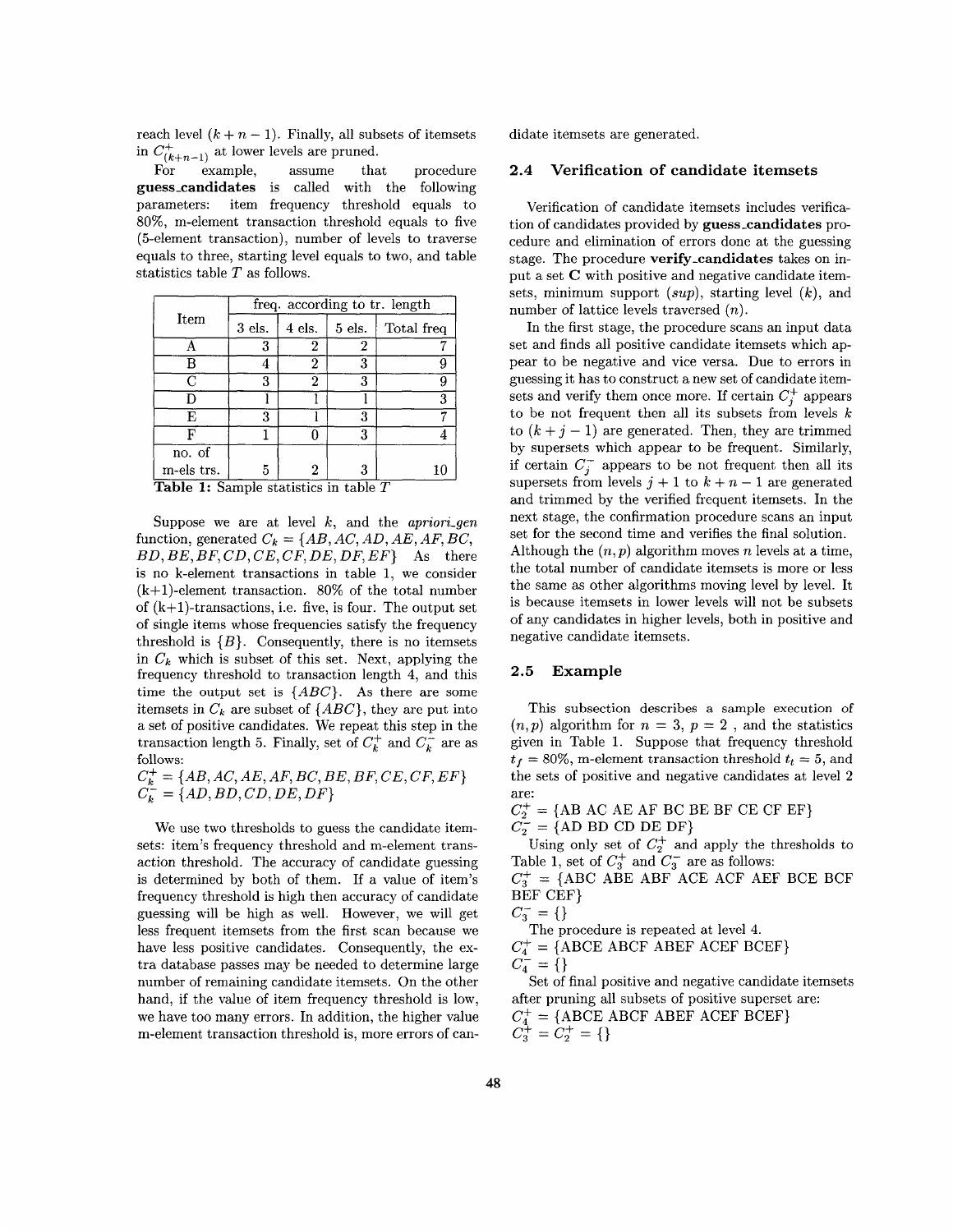$C_2^-$  = {AD BD CD DE DF}  $C_3^- = C_4^- = \{\}$ 

The database are scanned to verify these candidate itemsets. With 20% of minimum support, partial frequent 2-, 3-, 4-itemsets are as follows:

 $L_2 = \{BD \text{ CD DE}\}$  $L_3 = \{ \}$ 

 $L_4 = \{ \text{ABCDE ABCF} \text{ ABEF} \text{ ACEF} \text{ BCEF} \}$ 

Then set of remaining candidate itemsets are generated,

 $C_3^R = \{ BCD BDE CDE \}$  $C_2^R =$ 

 $C_4^R = \{ \text{BCDE BCDF} \}$ 

Verifying sets of remaining candidate by scanning the database, frequent 2-, 3-, and 4-itemsets are generated.

 $L_2 = \{AB \ AC \ AE \ AF \ BC \ BD \ BE \ BF \ CD \ CE \ CF \ DE$ EF}

 $L_3$  = {ABC ABE ABF ACE ACF AEF BCD BCE BCF BDE BEF CEF}

 $L_4 = \{ \text{ABCE ABCF ABEF ACEF BCEF} \}$ 

By using frequent 4-itemsets, candidate itemsets of another three levels are formed. As there is only one 5-itemset, there is no need to form sets of candidate **6-,**  7-itemsets.

 $C_5 = \{ \text{ABCEF} \}$ 

Scanning the database, frequent 5-itemsets are, finally, determined.

 $L_5 = \{ \text{ABCEF} \}$ 

### **3 Experimental Results**

To assess the performance of  $(n, p)$  algorithm, we conducted several experiments on different data sets. The algorithm was implemented in C language and we tested it on Unix platform. The experiments used the synthetic data sets generated by IBM's synthetic data generator from Quest project. We considered the following parameters: number of transactions in a database (ntrans), average transaction length (tl), number of patterns (np), and a minimum support (SUP).

We have tried a range of number of transactions, average transaction length, and a number of patterns. As we expected, the results show that for  $n \neq 1$ and  $p \neq 1$  our approach provides better results than Apriori algorithm  $(n = 1$  and  $p = 1)$  both in terms of execution time and the total number of database scans.

| Parameters |        | no. database scans |     |       |   |   |   |    |    |
|------------|--------|--------------------|-----|-------|---|---|---|----|----|
| tl         |        | sup                | Apr | [n,2] |   |   |   |    |    |
|            | np     |                    |     | 3     | 5 |   | 8 | 10 | 12 |
| 10         | $10\,$ | 20                 | 9   | 6     |   |   | 3 |    |    |
| 12         | 10     | 20                 |     |       | 4 | 4 |   | 3  |    |
| 14         | $10\,$ | $_{20}$            | 13  |       | 6 | 4 |   |    | 3  |
| $20\,$     | 100    | $10\,$             | 8   | 5     |   | 3 |   |    |    |

Table 2: A comparison of no. database scans between Apriori and *(n, p)* algorithm

Table **2** shows a number of database scans of *(n,p)*  algorithm compared with Apriori in different distributions of data sets.



**Figure 1. Performance of Apriori and (n,p)**  with tl=10 np=10 sup=20%

Figure **1** presents the results for different numbers of transactions and fixed number of candidate itemsets are. We compared Apriori with *(n,p)* algorithm by moving several levels in two passes. With small size of databases, the performance of Apriori and *(n,p)* algorithm is approximately the same. When an input data set is larger, the performance of  $(n, p)$  algorithm is much better than Apriori. It is because a number of database scans of *(n,p)* algorithm is less than in Apriori. In addition, three to four levels are the optimal movings which are the best performance of this data set. We also conducted the other experiments with different data distributions, as shown in [Figures 2](#page-7-0) and **3.**  When the data distribution is more scattered, the execution time of  $(n, p)$  algorithm is not much different to Apriori. It is because both algorithms have to determine many candidate itemsets which are not frequent.

[Figure 4](#page-8-0) shows the performance of  $(n, p)$  algorithm with the increasing of the ratio of  $n/p$ . We parame-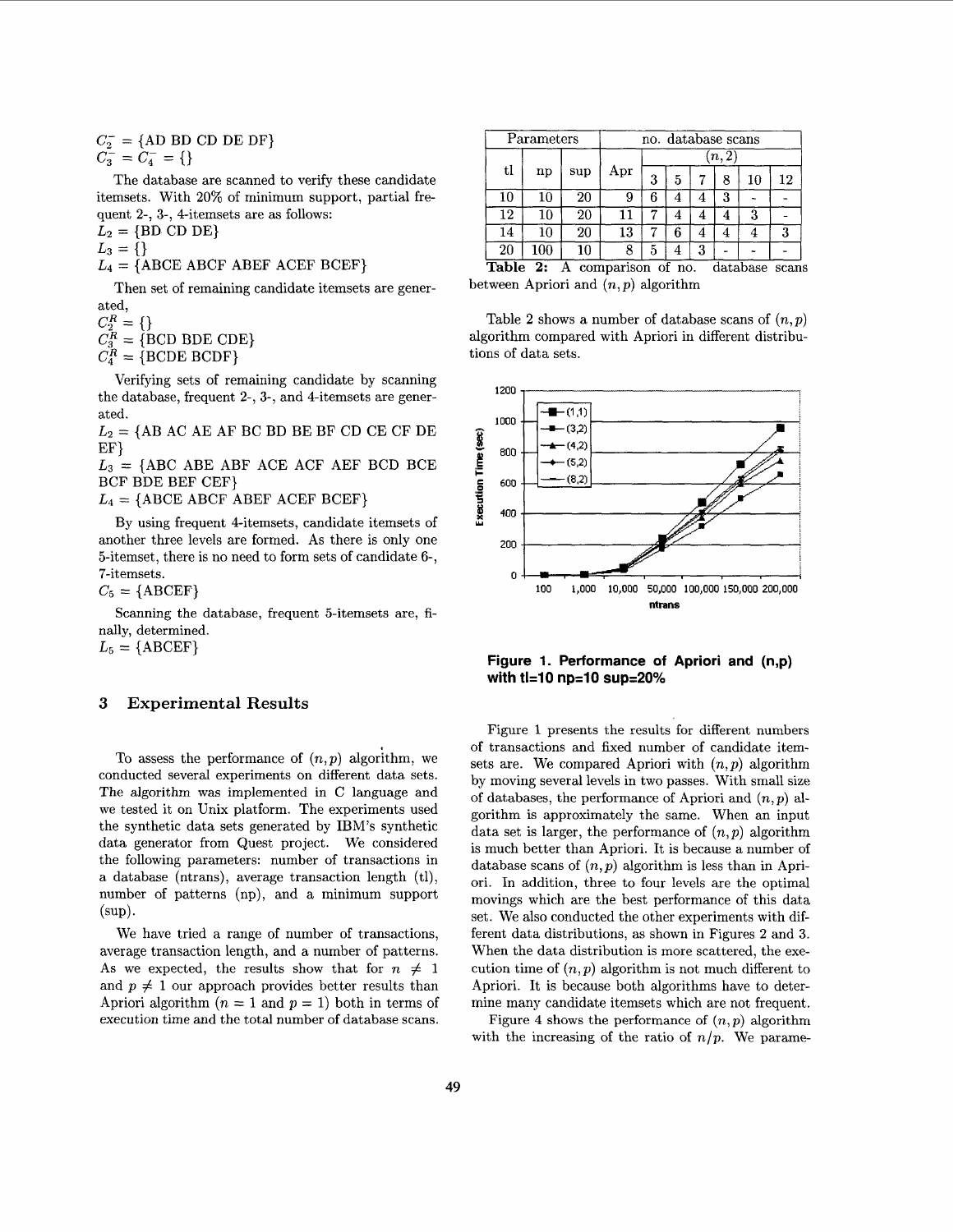<span id="page-7-0"></span>

**Figure 2. Performance of Apriori and (n,p) al**gorithm with ti=14 np=10 sup=20%



**Figure 3. Performance of Apriori and (n,p) al**gorithm with tl=20 np=100 sup=10%

terised the algorithm by moving one level in one pass of data set and moving more than one levels in three passes. It showed that when a ratio increases, the performance decreases due to the itemset guessing with more elements, which resulted in getting more errors.

Finally, we illustrated performance of  $(n, p)$  algorithm by varying number of database passes *(p)* and fixing number of levels moving a time  $(n = 8)$ , as shown in Figure *5,* to confirm that we should not move too many levels in a few database scans, as well as should not move one level in one database pass.

#### **4 Summary and future works**

This work proposes a new approach to finding frequent itemsets in mining association rules. The important contribution of our method is the reduction of number of scans through a data set. The main idea of our new algorithm are to guess candidate itemsets in each level of itemset lattice starting from level *k* up to  $k + n - 1$  and to verify such candidate itemsets. To have a good guess, some statistical data from input data are corrected during the database is scanned. By using such information, the candidate itemsets are generated. Next, these candidate itemsets are verified by scanning the database. If there are some errors from the guessing, another scan through a database will be needed to eliminate such errors and produce the final solution of frequent itemsets. Experiments based on different data sets have been conducted to evaluate performance of the algorithm.

As the central point of the algorithm is precise guessing of candidate itemsets the future works include significant improvements in collecting statistics and accuracy of guessing. It is necessary to measure what are the costs of getting more complex statistics in the first pass through an input data set and what benefits may be achieved from such statistics in the remaining part of the algorithm. It is also necessary to improve the internal data structures of the algorithm in order to eliminate an impact of inefficient searching methods on the overall performance.

## **References**

- R. Agrawal, **T.** Imielinski, and **A.** Swami. Mining **as**sociation rules between set of items in large databases. In *Proceedings of* ACM *SIGMOD,* pages **207-216,** May 1993.
- **R.** Agrawal and R. Srijant. Fast algorithms **for** mining association rules. In *In Proceedings* of *the 20th VLDB Conference,* Santiago, Chile, 1994.
- S. Brin, R. Motwani, J. Ullman, and S. Tsur. Dynamic itemset counting and implication rules for market basket data. In *Proceedings of ACM SIGMOD,*  pages **255-264, 1997.**
- [4] J. Han, J. Pei, and Y. Yin. Mining frequent patterns without candidate generation. In *Proceedings of ACM*-*SIGMOD International Conference on Management of Data (SIGMOD'OO),* Dallas, TX., May **2000.**
- W. Kloesgen. *New techniques and Technologies for Statistics,* chapter Tasks, methods, and applications of knowledte extraction., pages **163-182.** 10s Press, Amsterdam, **1996.**